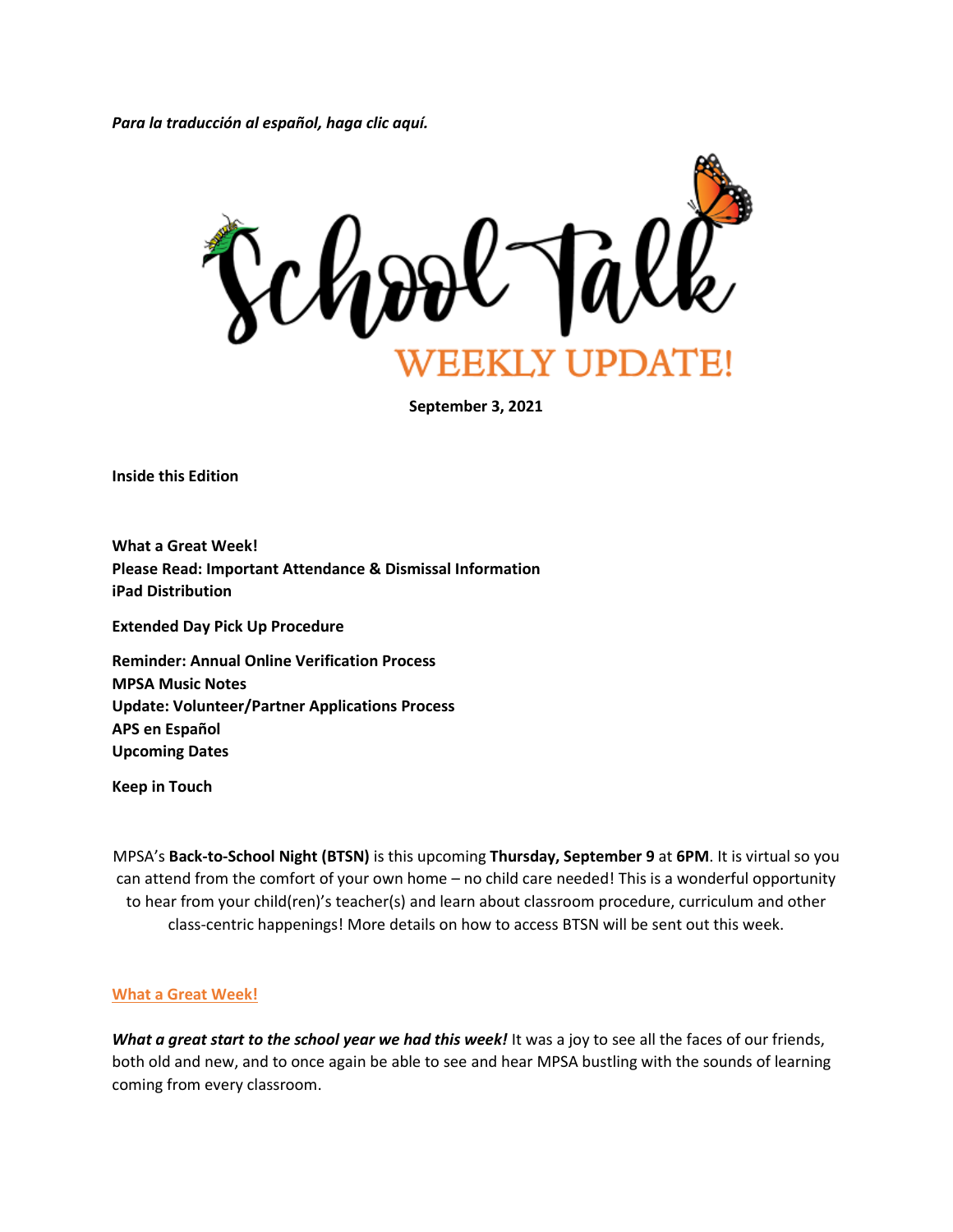Thank you to the families who respected all the protocols we put into place to help keep the staff and students safe. We appreciate your cooperation and feel confident that, with your support, we can provide your children with a positive learning experience.

A reminder that no parents should attempt to enter the building with their children – we are aiming to keep the presence of adults to staff and approved visitors for better tracking for health safety. We know that some of you have concerns about your child making it to the right classroom, especially our new students, but please rest assure that we have staff members stationed at the entrance and in every hallway to help guide any children who may need assistance.

Don't forget that this year there is free lunch and breakfast for ALL students in APS, so if your child would like to eat breakfast or lunch, they are welcome to partake. We offer breakfast to all students, even those who arrive after 8:50AM as they can "grab-and-go" with their breakfast and eat it in class.

Things are being done a little differently this year, but your children are amazing and resilient and have been completely cooperative in following all the safety mitigations we have in place. Masks are being worn properly (with the occasional reminder needed here and there) and handwashing is happening aplenty.

We are looking forward to seeing how the rest of the year unfolds and do so with optimism and good spirits. As always, do not hesitate to e-mail us if you have any questions or concerns.

Have a wonderful long weekend!

Sincerely,

Catharina Genove, Principal

# **Please Read: Important Attendance & Dismissal Information**

**School begins at 9AM** so if your child arrives afterwards, they will be marked as an unexcused tardy if they were not on a late bus or have a valid excuse. *Car riders and walkers who arrive after 9AM need to go to Door #1 and check in at the main office.* View the Virginia code on attendance here. https://law.lis.virginia.gov/vacode/22.1-254/

If your child is going to be absent or tardy, please call the MPSA Attendance line at **703-228-2037** or email **[montessori.attendance@apsva.us](mailto:montessori.attendance@apsva.us)**. You may also fill out this form online: https://montessori.apsva.us/about-us/attendance/. All these attendance lines are monitored by several staff members to ensure no notice is missed, so please use them rather than e-mail specific office staff to guarantee receipt. Please call us before **9:30AM** to avoid a robocall.

**Dismissal:** If you are going to make a change to how your child is dismissed for the day, please **call the school** – do not e-mail – to inform us. **703-228-8871**. Please try to call us **before 3PM** so that we may inform everyone of the change in a timely manner. We ask that parents who want to pick up their children early **please do so by 3:15PM** as to not run into school dismissal time and so you do not get caught in the bus and car rider line traffic.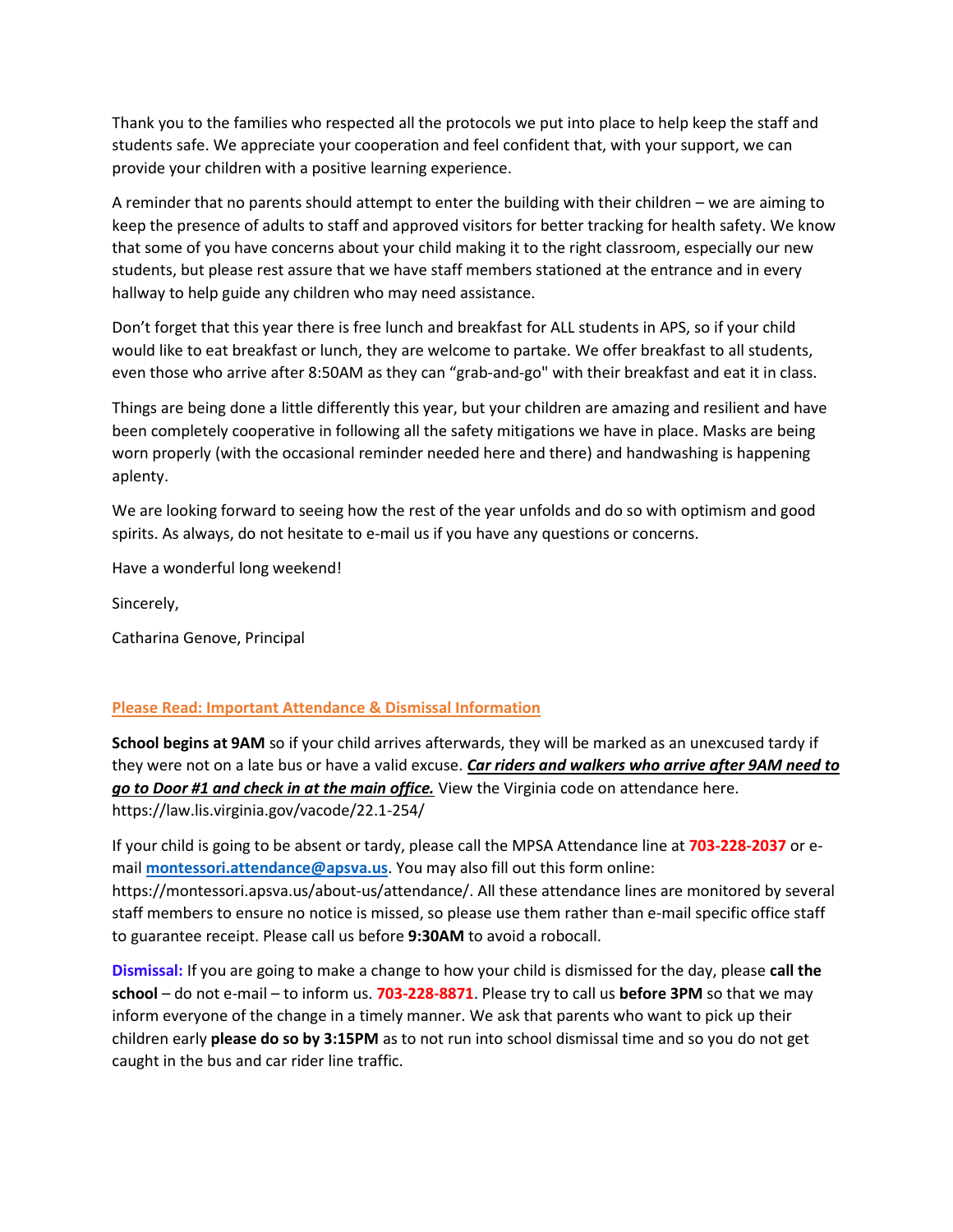#### **iPad Distribution**

In the interest of best practices for our students and the health and safety of our staff, all students will be sent home an iPad for the 2021-22 school year. In the unfortunate event we have students quarantined, we would like to minimize the disruption to learning by providing a resource for synchronous/asynchronous learning. Students at MPSA who do not already have an iPad will receive theirs according to this timeline (subject to change):

- **Pre-K devices** will be distributed for use by the second 9 weeks of school to give our ITC time to work with the students on how to use their device appropriately.
- **Kindergarten** devices should go home starting 9/29, giving them a few days to practice before the weekend.

# **Extended Day Pick Up Procedure**

Since parents are not allowed into the building this year to retrieve their children, we will have a staff member waiting in the vestibule of Door #1 (main entrance) by 5PM to check out your child. We are asking parents who will be coming to school **before 5PM** to pick up their children from Extended Day to **please e-mail** the Extended Day supervisor, Leslie Elgendi-Whiteside [\(leslie.elgendi@apsva.us\)](mailto:leslie.elgendi@apsva.us) or send in a note with your child so that we will have someone there to meet you. We are working with APS to find a more convenient way to facilitate dismissal and will update you if/when those procedures are in place. Thank you for your patience and cooperation.

# **Reminder: Annual Online Verification Process**

The **APS Annual Online Verification Process (AOVP)** opened on August 23. All families should sign into ParentVue and complete the process as soon as possible. The purpose of this process is to ensure that we have all the latest and up-to-date information for your child. This includes emergency contact information, dismissal information and other important pieces we need to keep our students safe. Please check that we have the correct phone numbers and e-mails listed as this system is where we turn to when we need to contact families.

**Note:** We have noticed that some families are omitting listing phone numbers. If you do indeed have a phone (or a secondary phone number) we highly encourage you to list them as this is our resource for contacting you if there is an emergency with your child.

# **MPSA Music Notes**

**All Returning Lower and Upper Elementary Students:** Please bring your labeled music bags back to school. Leave them outside Ms. Shakespeare's classroom.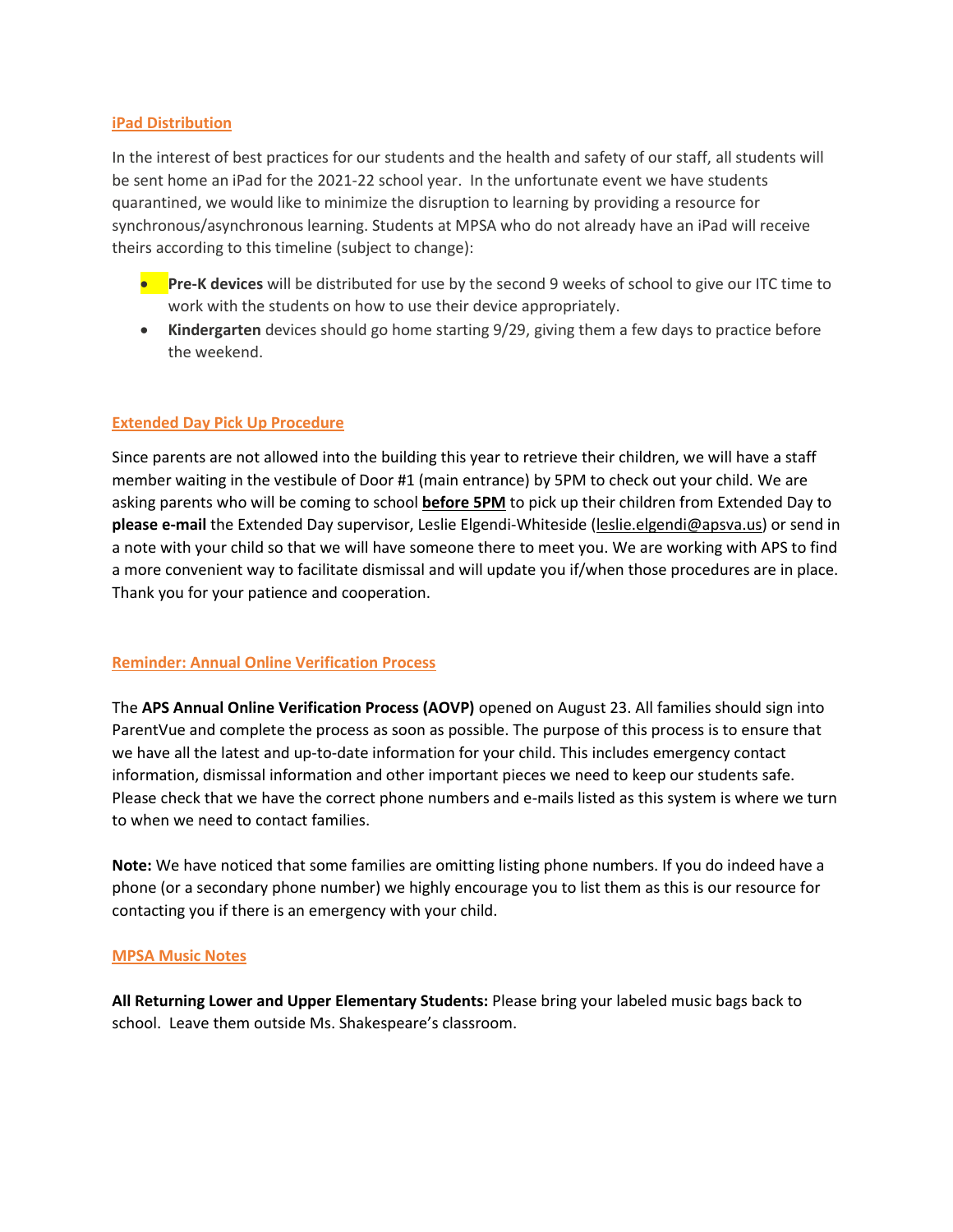

Upper Elementary Students: Register now for Band and Orchestra. Registration ends September 10<sup>th</sup>. Students who qualify for free or reduced lunch may rent instruments from the school for a minimal fee.

String players (violin, viola, cello) and percussion players (snare drum and bells) will always be masked and maintain 3-foot distancing during instruction. Wind players (flute, clarinet, saxophone, trumpet, trombone and baritone) will be provided bell covers for their instruments from the county and must use them in order to play during indoor class time. While indoors, players will be at least 3 ft apart and only lower their mask while playing and then cover immediately after. When conditions outdoors allow, some wind instruction will take place outdoors for additional safety. Wind instrument students will be responsible for the bell cover and wash it each week and bring it to lessons. Students who lose the bell cover will have to purchase a new one and only be allowed to pretend to play during indoor class time. These guidelines follow NAFME, VMEA guidelines as well as additional from APS.

**Band** sign up with **Mr. Glasner**:<https://forms.gle/hqcJfc5VyjJsc1sy7>

**Orchestra** sign up with **Mr. Kamenski**[: https://forms.gle/rKAHvGcdjnc6UCTc8](https://forms.gle/rKAHvGcdjnc6UCTc8)

# **Update: Volunteer/Partner Applications Process**

The volunteer process has been updated and you should now be prompted to upload your proof of Covid-19 vaccine when you apply. If you have already applied and need to upload your vaccine card, please reopen the link (found here https://www.apsva.us/volunteers-partnerships/volunteerapplication-form/application-process/) on the same device you used to originally apply and you should be prompted to complete your form. If it does not work for you, please contact Kia Haynes at [kia.stevensonhaynes@apsva.us.](mailto:kia.stevensonhaynes@apsva.us)

Please remember that having your application approved does not grant instant access to the school. All volunteers will need to be approved by an administrator before being allowed to enter the building.

# **APS en Español**